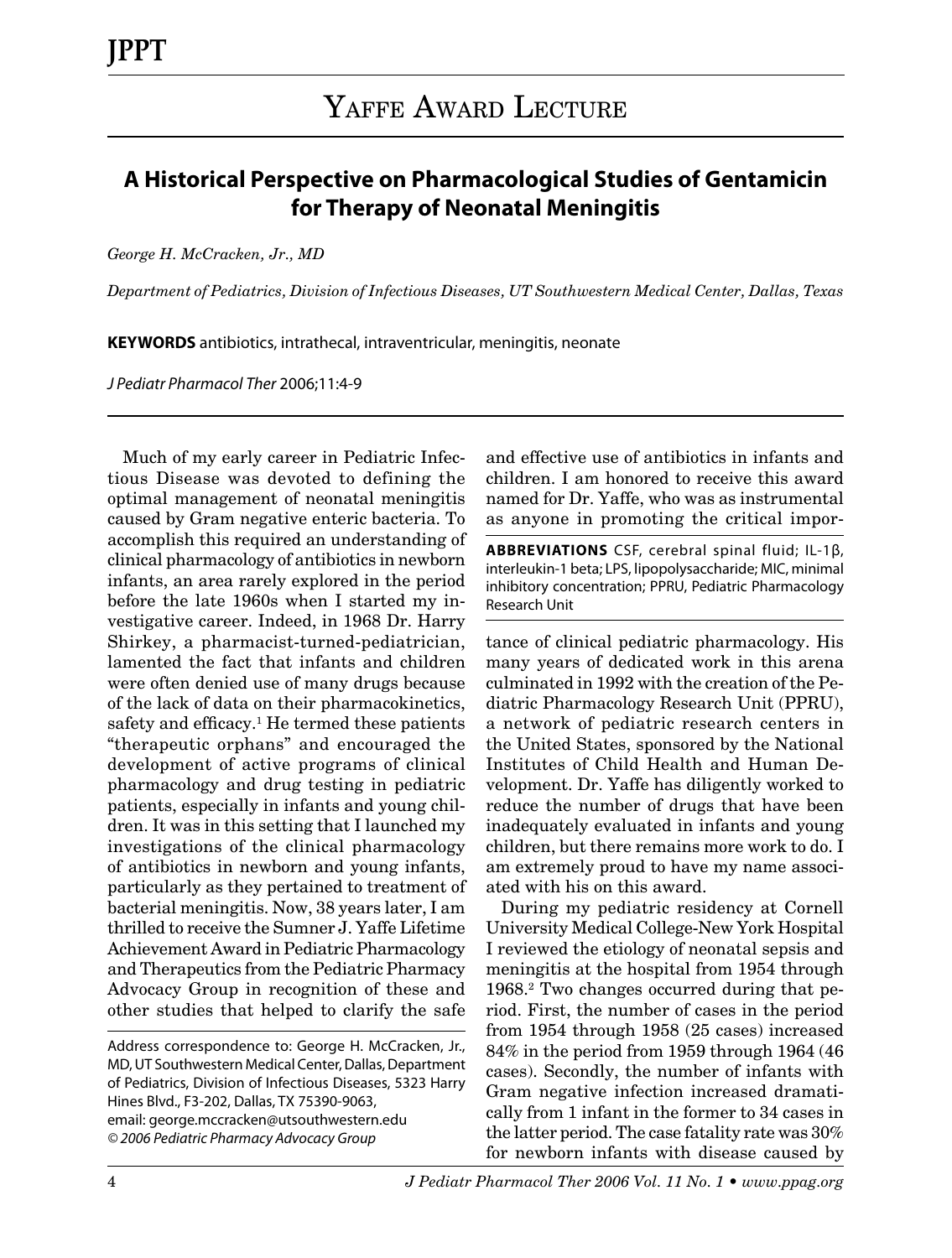

**Figure 1.** Percentage of gram negative organisms resistant to kanamycin isolated from neonates at Parkland Memorial Hospital Nursery, Dallas, TX from 1963 to mid-1974.<sup>4</sup>

Gram positive organisms compared with 75% in those with disease caused by Gram negative pathogens. After locating in Dallas in 1968, I observed that neonates with meningitis cause by Gram positive organisms, principally group B streptococci, usually had sterile cerebral spinal fluid (CSF) cultures within 24 hours after starting appropriate antimicrobial therapy.3 By contrast, CSF cultures from neonates with Gram negative coliform meningitis remained positive for an average of 3–4 days after start of therapy, and the longer the spinal fluid cultures remained positive, the poorer was the outcome. These seminal observations plus the emergence of resistant coliform organisms, mainly *Escherichia coli*, to kanamycin, the agent used routinely in the nurseries of Parkland Memorial Hospital in Dallas in1968 to1970 (Figure 1),4 prompted us to assess the clinical pharmacology of gentamicin in newborn infants and to explore the most appropriate way to administer this aminoglycoside to newborn infants with meningitis caused by Gram negative enteric bacilli.

Because gentamicin had never been given to neonates, it was first mandatory for us to determine the pharmacokinetics and safety of the agent in infants of various birth weights and postnatal ages.5,6 Additionally, it was necessary to develop an assay that accommodated minute quantities of plasma because the infants would require repeated heel or finger sticks for blood. The data from this investigation indicated that the peak plasma concentrations were from 1.7 to 3 mg/mL after a 1.5 mg/kg dose and varied inversely with the volume of distribution of gentamicin as well as with the birth weight and postnatal age (Figure 2). The plasma halflife values were as long as 13.9 hours in the 800–900 gram infants in the first week of life to 3.2 hours in > 3000 gram infants older than 7 days.5,6 In addition, the excretion of gentamicin in urine was shown to be directly correlated with the creatinine clearance, which in turn correlated to the postnatal age.7 We determined that an appropriate dosage of gentamicin in neonates was 2.5 mg/kg/dose administered every 12 hours in the first week of life and every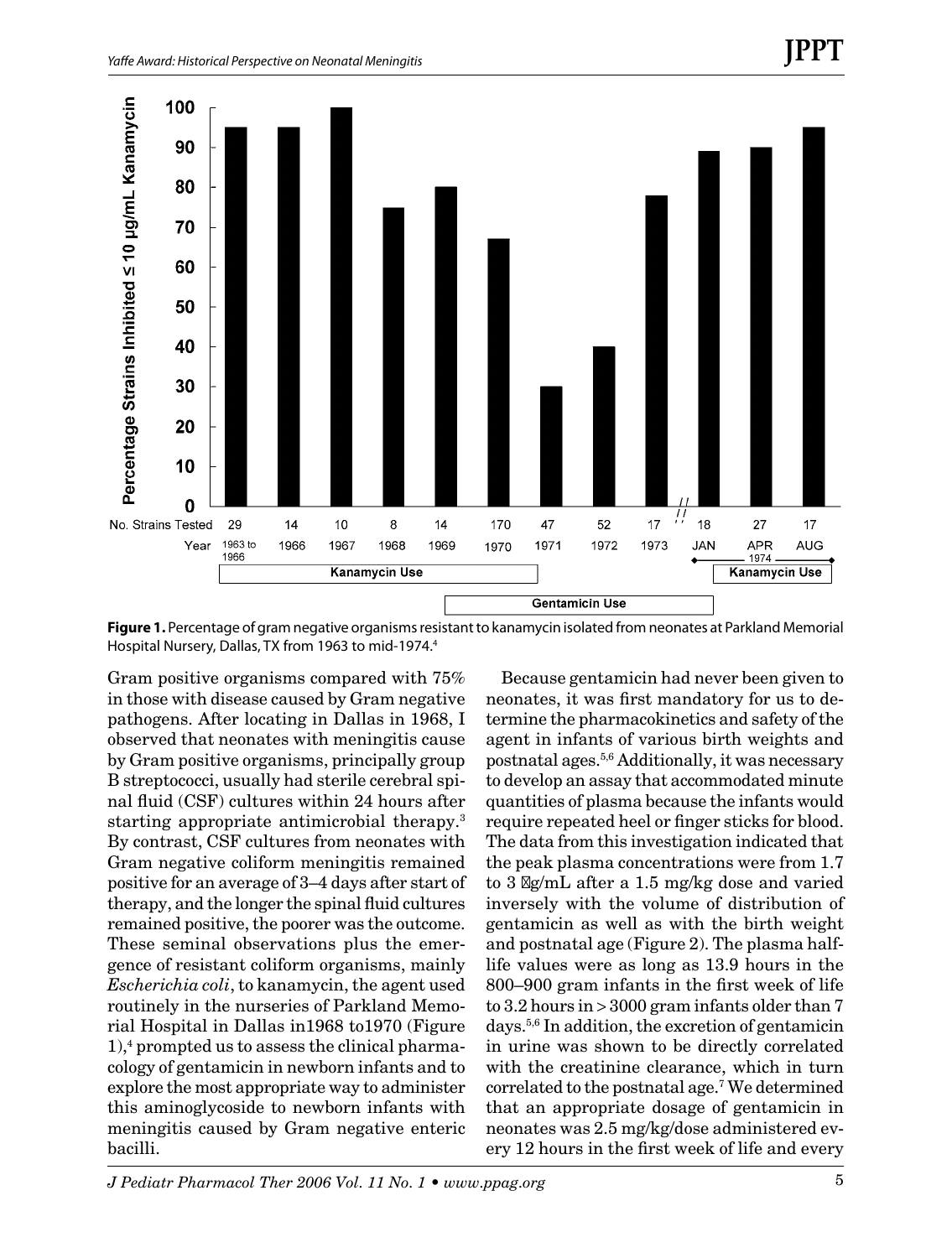

**Figure 2.** Pharmacokinetic values for gentamicin after intravenous administration to newborn infants of 1.5 mg/kg doses by weight and postnatal age.<sup>5,6</sup> 800-1500 g; 1501-2000 g; 2001-2500 g; 2501-3500 g; ⊠in¤ânts > 1 wk.

8 hours thereafter.

In mid-1971, we started to use gentamicin routinely in newborn infants, a time when the percentage of susceptible coliform bacteria to kanamycin, especially *E. coli* strains, in the nursery was no greater than 30% (Figure 1).<sup>4</sup> With gentamicin being used exclusively in the nursery, the percentage of kanamycin-susceptible organisms promptly returned to > 80% by 1974. This was the first time that rotation of aminoglycoside usage in a nursery was shown to allow return of susceptible organisms to an agent when it was no longer routinely used.

In the early 1970s, routine therapy for neonatal meningitis caused by Gram negative enteric bacilli was ampicillin and gentamicin. Because the case-fatality and long-term morbidity rates exceeded 50% at that time, we sought ways to optimize gentamicin dosing. Our hypothesis was that higher concentrations of gentamicin in the CSF would result in more rapid sterilization of CSF cultures and possibly improved outcome. This tenet was based on the knowledge that aminoglycosides were more effective in killing organisms when their concentrations exceeded the pathogen's minimal inhibitory concentration (MIC) by at least 5-fold and possibly more. To accomplish this we designed a multi-centered trial that compared ampicillin and gentamicin therapy given systemically with the same regimen plus 1 mg of gentamicin given daily in the lumbar intrathecal space until CSF cultures were sterile. There were 115 infants enrolled in this first Neonatal Meningitis Cooperative Study.8 The concentrations of gentamicin achieved in lumbar CSF at 2–4 hours after systemic plus intrathecal therapy were approximately 20-fold higher than those after systemic therapy only (Table 1). Despite higher gentamicin concentrations in the lumbar CSF, days to sterilization of CSF cultures and the case-fatality rates were similar for the two treatment groups (Table 2). Long-term outcome of the infants was also similar for the two treatment groups. We concluded from this study that higher gentamicin concentrations in the lumbar CSF space were not beneficial in neonates with coliform meningitis.

Because ventriculitis is an integral part of neonatal meningitis we speculated that the large concentrations of gentamicin observed in the lumbar CSF did not distribute throughout the CSF space and especially to the ventricles, the sites of initial infection as a result of seeding of the choroid plexus following bacteremia. The Second Neonatal Meningitis Cooperative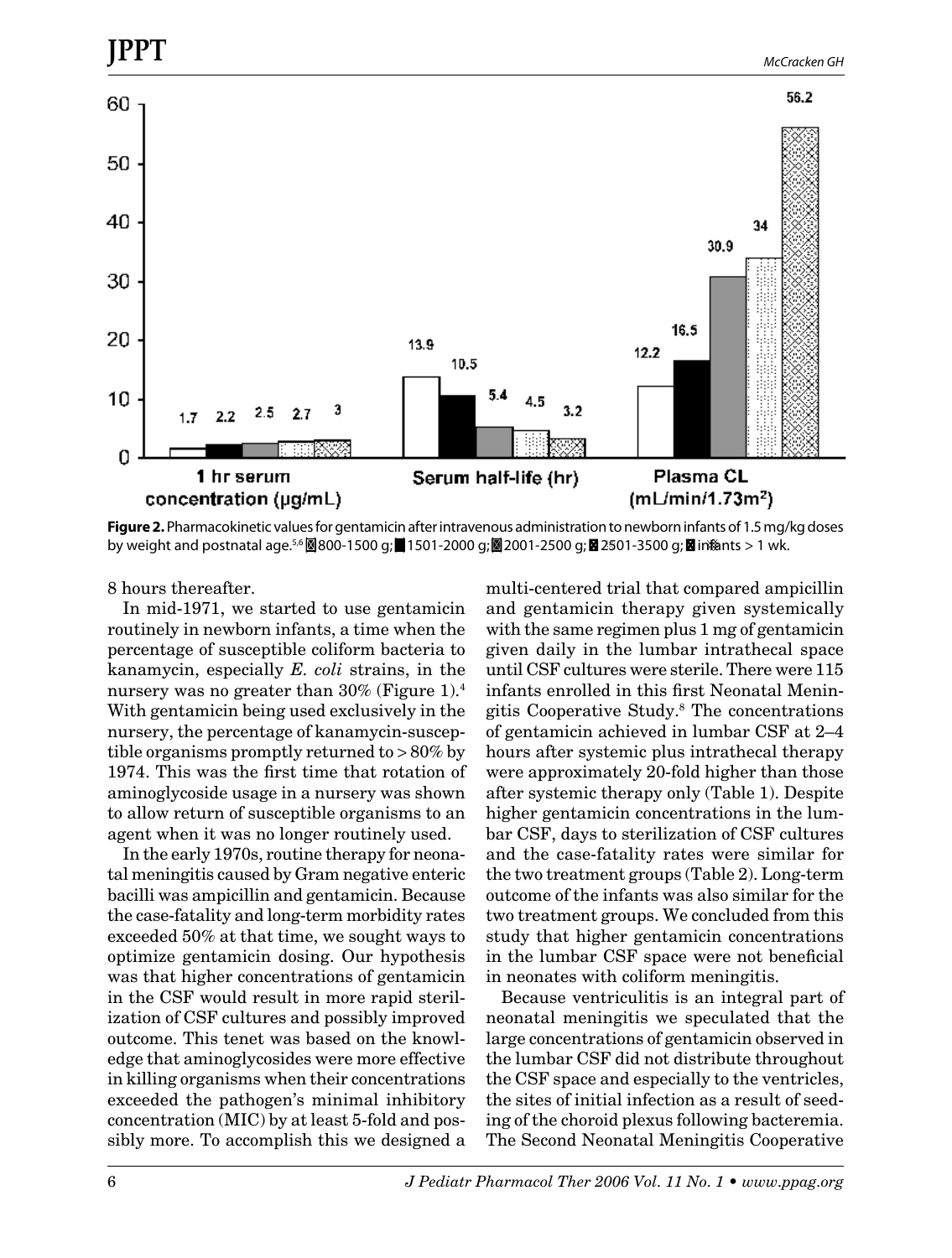| Table 1. Concentrations of gentamicin in lumbar csf after systemic (2.5 mg/kg) administration or systemic and intra- |
|----------------------------------------------------------------------------------------------------------------------|
| thecal (1 mg) administration of gentamicin. Taken from the Neonatal Meningitis Cooperative Study <sup>8</sup>        |

| Serum concentration $(\boxtimes q/mL)$ | <b>Systemic Therapy</b> | Systemic Therapy plus 1 mg IT |             |
|----------------------------------------|-------------------------|-------------------------------|-------------|
|                                        |                         | 2–4 hr*                       | 18–24 hr*   |
| Mean                                   | 1.6                     | 30                            | 1.6         |
| Range                                  | $0.3 - 3.7$             | $18 - 40$                     | $0.3 - 3.4$ |
|                                        |                         |                               |             |

*IT, intrathecal*

*\* time after IT dose*

**Table 2.** Clinical outcome in neonates with gram negative bacillary meningitis enrolled in the neonatal meningitis cooperative study comparing systemic gentamicin and ampicillin therapy with or without 1 mg gentamicin given intrathecally<sup>8</sup>

|                           | <b>Systemic Therapy</b> | Systemic Therapy plus 1 mg IT |
|---------------------------|-------------------------|-------------------------------|
| Number of patients        | 65                      | 50                            |
| Days Positive CSF Culture | $3.3 \pm 0.6$           | $3.9 \pm 1.2$                 |
| <b>Deaths</b>             | 22 (34%)                | 15 (30%)                      |
| Sequelae                  | 15 (35%)                | 10 (29%)                      |

*IT, intrathecal*

**Table 3.** Clinical outcome in neonates with gram negative bacillary meningitis enrolled in the second neonatal meningitis cooperative study comparing systemic gentamicin and ampicillin therapy with or without 2.5 mg gentamicin inoculated intraventricularly<sup>9</sup>

|                                     | <b>Systemic Therapy</b> | Systemic Therapy plus 2.5 mg IV |
|-------------------------------------|-------------------------|---------------------------------|
| Number of patients                  | 28                      | 24                              |
| Days Positive CSF Culture           | $4.2 \pm 1.2$           | $3.0 \pm 0.9$                   |
| <b>Deaths</b>                       | $3(12.5%)*$             | 12 (42.9%)                      |
| Normal, mild, moderate on follow-up | 16 (57%)                | 11 (46%)                        |

*IV, intraventricular*

*\* P = .016*

Study was designed to assess the effectiveness of intraventricular gentamicin therapy.9 Systemic ampicillin and gentamicin therapy was given to one group of infants and the same regimen plus a 2.5 mg dose of gentamicin given daily into the ventricles was randomly assigned to the other group. The concentrations of gentamicin in the ventricles were 10 to 130  $\log\sim$ L (mean, 48  $\log\sim$ L) at 2–4 hours and 1 to  $24 \text{ Ng/mL}$  (mean,  $8.1 \text{ Ng/mL}$ ) at  $16-24$  hours after the intraventricular gentamicin dose. Thus, the peak concentrations in the ventricles exceeded the MIC values for the Gram negative enteric bacilli by at least 30- to 50-fold. However, after only 52 patients were enrolled, the case-fatality rate in those infants receiving the intraventricular regimen was significantly higher than in those given systemic therapy only  $(43\% \text{ vs } 12.5\%, P = .016)$  (Table 3). The trial was halted and at that time we were unable to explain why those given intraventricular therapy did poorly.

During the decade of the 1980s we directed our research efforts to understanding the molecular pathophysiology of meningitis using animal models. We showed that inoculating the lipooligosaccharide (endotoxin) of *Haemophilus influenzae* directly in the cisterna magnum of rabbits resulted in a brisk but transient CSF inflammatory response.10 Further, we showed that in untreated rabbits with experimental *H influenzae* meningitis, the lipooligosaccharide is released slowly from the organisms at 6 through 10 hours after inoculation and the concentration of *H. influenzae* in CSF increased by approximately 10 CFU/mL $^{11}$  By contrast, when chloramphenicol was administered intravenously, the concentration of *H. influenzae* in CSF fell by more than 100 CFU/ml during that 4-hour period, and the endotoxin concentration in that compartment increased more than 4-fold (Figure 3). Inflammation in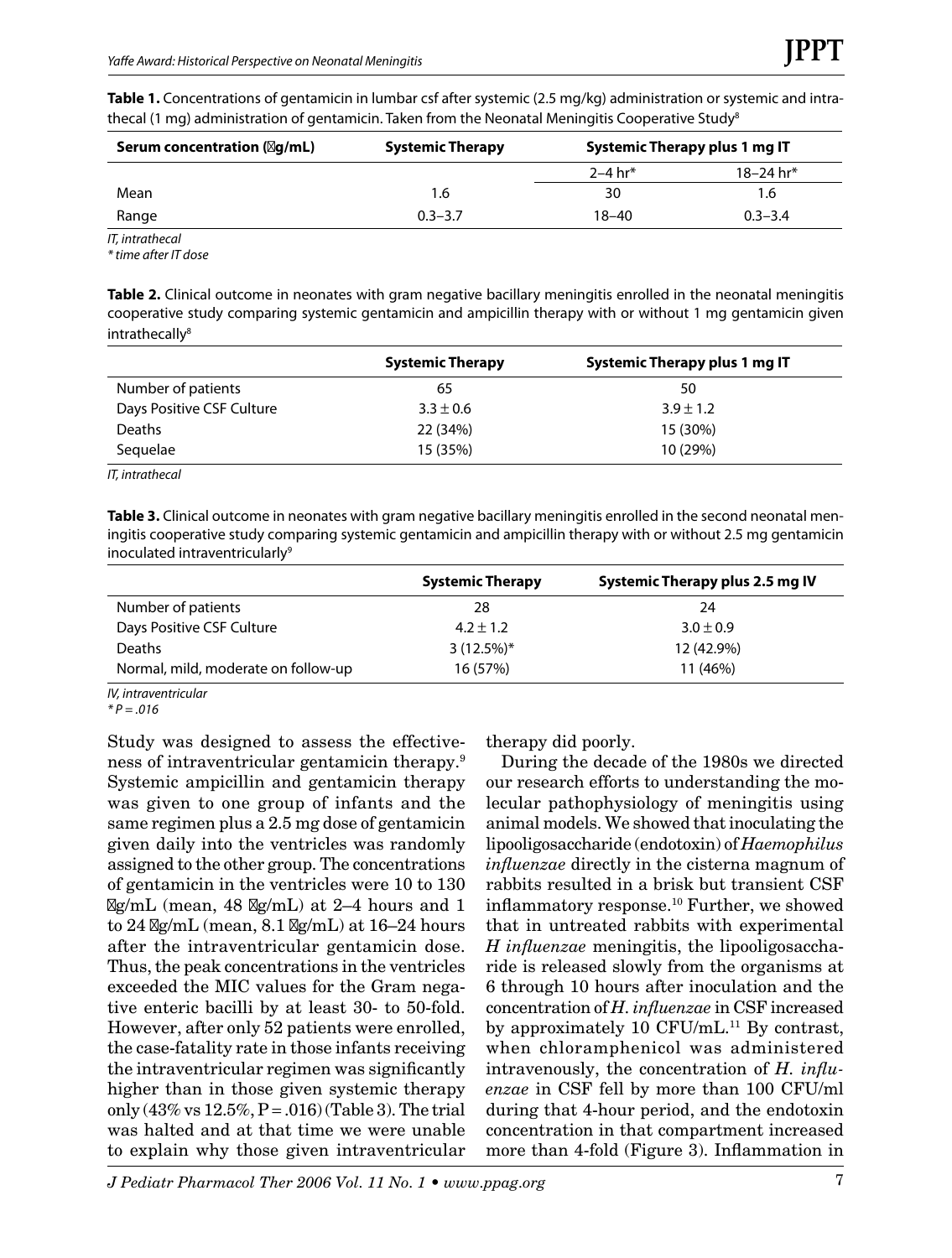

**Figure 3.** Mean concentrations of *Haemophilus influenzae* type b (in CFU/ml) and lipooligosaccharide (LOS) in CSF of untreated and cloramphenicol-treated rabbits at 6 to 10 hours after intracisternal inoculation.<sup>12</sup>  $\blacksquare$  Hib (cfu/mL); LOS (ng/mL)

CSF increased briefly after chloramphenicol therapy in these animals. This observation prompted us to examine the possibility that intraventricular gentamicin therapy in the Second Neonatal Meningitis Cooperative Study had enhanced the killing of coliform bacilli in the ventricles, thereby increasing endotoxin concentrations and secondary inflammation.<sup>12</sup> Specimens from the ventricles had been frozen at -70°C and were available for measuring the markers of inflammation. As anticipated from the results of our rabbit studies mentioned above, the infants who received intraventricular gentamicin therapy had significantly larger amounts of interleukin-1 beta (IL-1β), lipopolysaccharide or endotoxin (LPS), white blood cells and protein compared with those who received systemic therapy only (Table 4). Thus, these data clearly illustrated that direct inoculation of gentamicin into the ventricles resulted in greater killing of organisms and release of endotoxin in the ventricles that fueled inflammation resulting in a higher casefatality rate.

In light of the above observations, we specu-

lated whether dexamethasone would be effective in reducing the secondary inflammation that results from the bactericidal effect of antibiotics on organisms in the CSF space of neonates with meningitis. In the rabbit model we demonstrated that when dexamethasone was given before ceftriaxone therapy in experimental *Haemophilus influenzae* meningitis, the secondary inflammatory response in CSF was modulated as a result of a block in transcriptional signaling of the seminal cytokines, tumor necrosis factor alpha (TNF $\alpha$ ) and IL-1 $\beta$ . $^{13}$ This was also clearly illustrated in our study of infants and children with bacterial meningitis in which those patients who received dexamethasone before ceftriaxone therapy had significantly improved CSF inflammatory indices, and  $TNF\alpha$ , IL-1 $\beta$  and platelet activating factor (PAF) values in CSF were significantly reduced by 75%, 90% and 85%, respectively.<sup>14</sup> Long-term outcome was significantly better in those given dexamethasone compared to those who received placebo.<sup>14</sup> Presently it is unknown whether these data are applicable to management of neonates with bacterial meningitis.

In this communication I have tried to illustrate the setting in which I entered academic life in pediatric infectious diseases. In the late 1960s there were very few clinical investigators interested in the pharmacology of drugs in infants and children; most drugs used at that time in pediatrics had not been adequately evaluated with regard to appropriate dosage and safety, and properly designed and conducted trials to determine efficacy were rare. In 1968 Dr. Harry Shirkey was correct that infants and children were "therapeutic or pharmaceutical orphans."1 Pediatrics was fortunate that Dr. Sumner Yaffe took the lead at that time to develop clinical pharmacology in this age group, and because of his insight and perspicacity the Food and Drug Administration enacted legislation that encouraged pharmaceutical companies and pediatricians to investigate drugs to ensure their safety and effectiveness in children. This eventuated in the Pediatric Rule in 1994, the Food and Drug Administration Modernization Act in 1997, the Final Pediatric Rule in 1998 and the Better Pharmaceuticals for Children Act in 2002. Perhaps most important was the creation of the PPRU in 1992 as a result of Dr. Yaffe's leadership. I am proud to have played